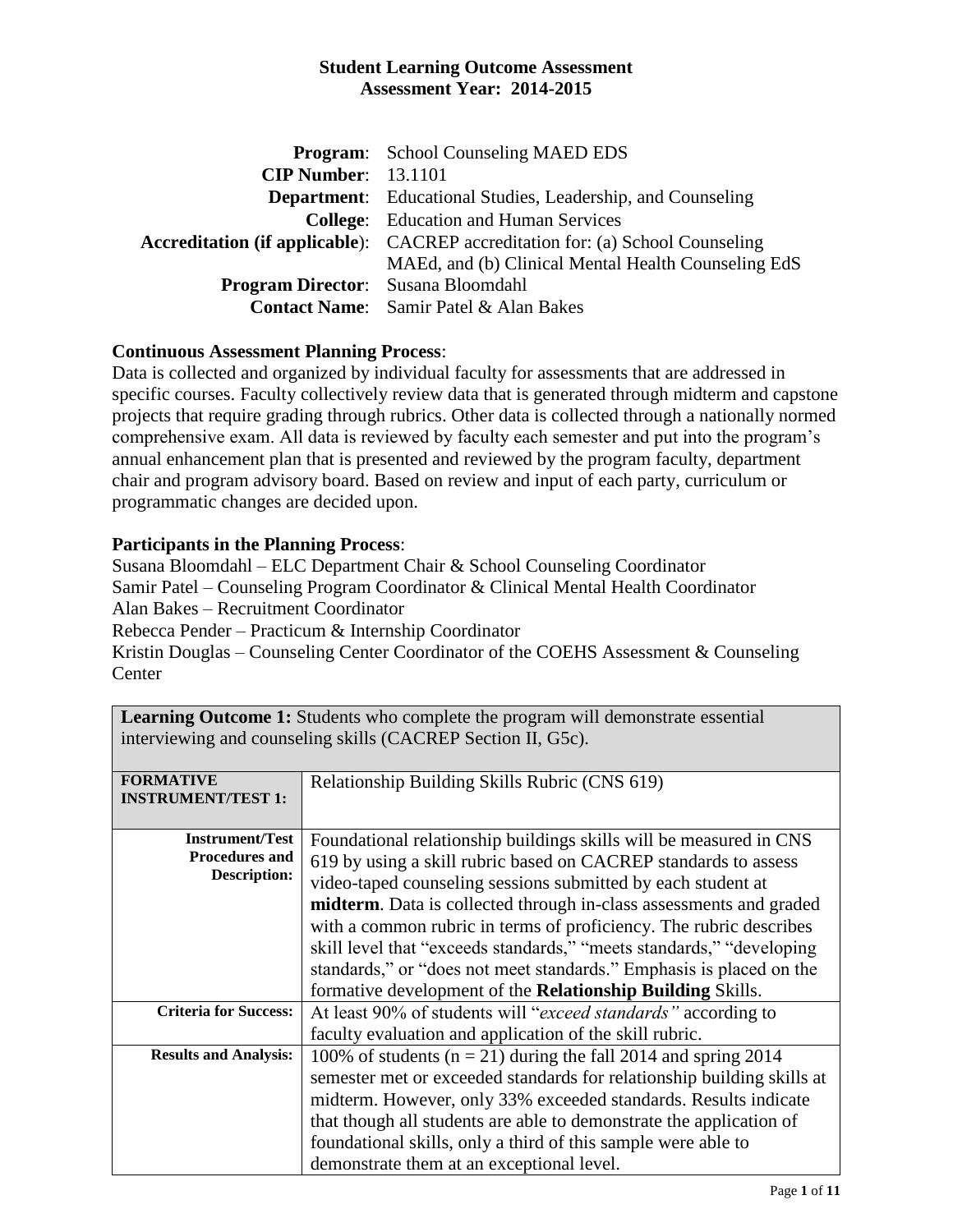| <b>Changes Made in</b>              | For the 2015-2016 academic year, there will be a focus in CNS 619                                                                       |  |  |
|-------------------------------------|-----------------------------------------------------------------------------------------------------------------------------------------|--|--|
| Response to the                     | to teach students conceptualization skills so that they can become                                                                      |  |  |
| <b>Assessment Process or</b>        | more proficient at building relationships.                                                                                              |  |  |
| <b>Results:</b><br><b>FORMATIVE</b> | Working Stage Skills Rubric (CNS 619)                                                                                                   |  |  |
| <b>INSTRUMENT/TEST 2:</b>           |                                                                                                                                         |  |  |
|                                     |                                                                                                                                         |  |  |
| <b>Instrument/Test</b>              | Foundational working stage counseling skills will be measured in                                                                        |  |  |
| <b>Procedures and</b>               | CNS 619 by using a skill rubric based on CACREP standards to                                                                            |  |  |
| <b>Description:</b>                 | assess video-taped counseling sessions submitted by each student at                                                                     |  |  |
|                                     | the end of the course. Data is collected through in-class assessments                                                                   |  |  |
|                                     | and graded with a common rubric in terms of proficiency. The rubric                                                                     |  |  |
|                                     | describes skill level that "exceeds standards," "meets standards,"                                                                      |  |  |
|                                     | "developing standards," or "does not meet standards." Emphasis is                                                                       |  |  |
|                                     | placed on the formative development of the Working Stage Skills.                                                                        |  |  |
| <b>Criteria for Success:</b>        | At least 90% of students will "exceed standards" according to                                                                           |  |  |
|                                     | faculty evaluation and application of the skill rubric (CACREP                                                                          |  |  |
|                                     | Section II: G.5.b; G.5.c).                                                                                                              |  |  |
| <b>Results and Analysis:</b>        | 100% of students ( $n = 21$ ) during the fall 2014 and spring 2014                                                                      |  |  |
|                                     | semester met or exceeded standards for working stage skills at the                                                                      |  |  |
|                                     | conclusion of their respective semesters. Furthermore, 62% of the                                                                       |  |  |
|                                     | students from this sample exceeded standards. Results indicate that                                                                     |  |  |
|                                     | by the end of the semester most students are gaining the ability to                                                                     |  |  |
|                                     | deepen the clinical session.                                                                                                            |  |  |
| <b>Changes Made in</b>              | During the fall 2015 and spring 2016 semesters, case studies and case                                                                   |  |  |
| <b>Response to the</b>              | conceptualization will be integrated into CNS 619 so that students                                                                      |  |  |
| <b>Assessment Process or</b>        | can better understand underlying therapeutic issues.                                                                                    |  |  |
| <b>Results:</b><br><b>SUMMATIVE</b> |                                                                                                                                         |  |  |
| <b>INSTRUMENT/TEST 1:</b>           | Midpoint Clinical Application Exam Rubric (taken after completing<br>30 credit hours & when in the semester of or after taking CNS 790; |  |  |
|                                     | however, this exam assess the mastery level of foundational                                                                             |  |  |
|                                     | counseling knowledge, which is required prior to the internship                                                                         |  |  |
|                                     | experience)                                                                                                                             |  |  |
| <b>Instrument/Test</b>              | The Midpoint Clinical Application Exam is a written exam that consists                                                                  |  |  |
| <b>Procedures and</b>               | of two case studies that will assess student understanding of                                                                           |  |  |
| <b>Description:</b>                 | foundational counseling principles (i.e., building clinical                                                                             |  |  |
|                                     | relationships, multicultural awareness, theoretical awareness and                                                                       |  |  |
|                                     | ethical and professional understanding). The Midpoint Clinical                                                                          |  |  |
|                                     | Application Exam is read independently and anonymously by a                                                                             |  |  |
|                                     | minimum of two counseling program faculty readers. Evaluation is                                                                        |  |  |
|                                     | based on (a) organizational ability, (b) demonstrated knowledge of                                                                      |  |  |
|                                     | relevant literature, (c) conceptual understanding, (d) ability to defend a                                                              |  |  |
|                                     | given position, (e) clarity of presentation, and (f) CACREP standards.                                                                  |  |  |
| <b>Criteria for Success:</b>        | At least 80% of students will "meet standards" on the criteria                                                                          |  |  |
|                                     | specific to the <i>building clinical relationships</i> for the Midpoint                                                                 |  |  |
|                                     | Clinical Application Exam.                                                                                                              |  |  |
| <b>Results and Analysis:</b>        | For the adult case study, 86% ( $n = 7$ ) met or exceeded standards on                                                                  |  |  |
|                                     | the criteria for <i>building clinical relationships</i> on the first attempt (one                                                       |  |  |
|                                     | student needed to repeat the adult case study, and the building                                                                         |  |  |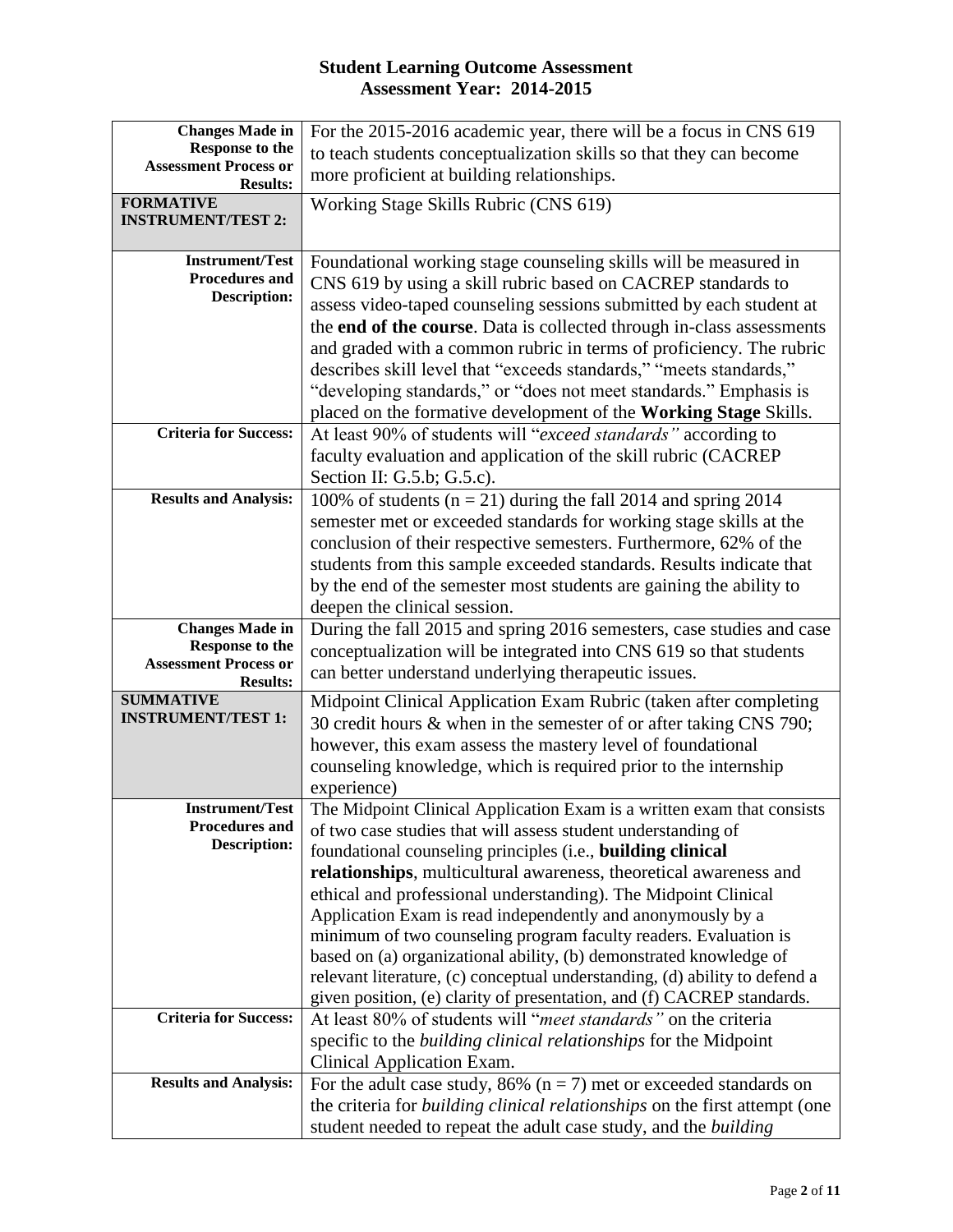|                                                                                                     | <i>clinical relationships</i> criteria was passed by this student by<br>exceeding the standard on the second attempt).                                                                                                                                                                                                                                                                                                                                                                                                |
|-----------------------------------------------------------------------------------------------------|-----------------------------------------------------------------------------------------------------------------------------------------------------------------------------------------------------------------------------------------------------------------------------------------------------------------------------------------------------------------------------------------------------------------------------------------------------------------------------------------------------------------------|
|                                                                                                     | For the child/adolescent case study, 57% ( $n = 7$ ) met or exceeded<br>standards on the criteria for <i>building clinical relationships</i> on the first<br>attempt. The three students who did not pass the <i>building clinical</i><br><i>relationships</i> criteria during the first attempt, did pass in the second<br>attempt by meeting standards for this criteria.                                                                                                                                           |
|                                                                                                     | When combing the first attempts for both the adult and<br>child/adolescent case studies, results indicated that 57% ( $n = 7$ ) of the<br>students met or exceeded standards for the <i>building clinical</i><br>relationships criteria. However, 100% of students met or exceeded<br>standards when a second attempt was required.                                                                                                                                                                                   |
|                                                                                                     | As this exam is given at midpoint in their program, it stands to reason<br>that not all students will be able to demonstrate the skills that are<br>necessary to build clinical relationships. However, the findings also<br>suggest that students are more likely to struggle, given results from<br>this sample, in building clinical relationships with children and<br>adolescents.                                                                                                                               |
| <b>Changes Made in</b><br><b>Response to the</b><br><b>Assessment Process or</b><br><b>Results:</b> | Given the low scores on the child and adolescent case studies, there<br>will be a concerted effort to provide case studies in the foundational<br>counseling courses during the 2015-2016 academic year that better<br>prepare students to work with children and adolescents.                                                                                                                                                                                                                                        |
| <b>SUMMATIVE</b><br><b>INSTRUMENT/TEST 2:</b>                                                       | Oral Defense Presentation Rubric (CNS 795)                                                                                                                                                                                                                                                                                                                                                                                                                                                                            |
| <b>Instrument/Test</b><br><b>Procedures and</b><br><b>Description:</b>                              | Relationship building and working stage counseling skills will be<br>measured in Internship II (CNS 795) using a skill rubric to assess<br>video-taped counseling sessions presented during an Oral Defense by<br>each student at the end of the course. Data is collected through a<br>formal presentation to two counseling faculty and one non-<br>counseling ELC Department member. Student's ability to verbally<br>describe and demonstrate intentionality of counseling skills will be<br>evaluated.           |
| <b>Criteria for Success:</b>                                                                        | At least 80% of students will " <i>meet standards</i> " on the criteria<br>specific to the video demonstration that highlights relationship<br>building and working stage counseling skills for the Oral Defense<br>presentation.                                                                                                                                                                                                                                                                                     |
| <b>Results and Analysis:</b>                                                                        | 89% of students ( $n = 9$ ) passed the video demonstration that<br>highlights relationship building and working stage counseling skills<br>in their first attempt (only one student did not pass; however, this<br>student did meet standards on the remediation plan). These results<br>indicate that, given this sample, students at the conclusion of<br>Internship II have the necessary skills to develop and maintain a<br>therapeutic alliance, while also possessing the skills to enhance client<br>welfare. |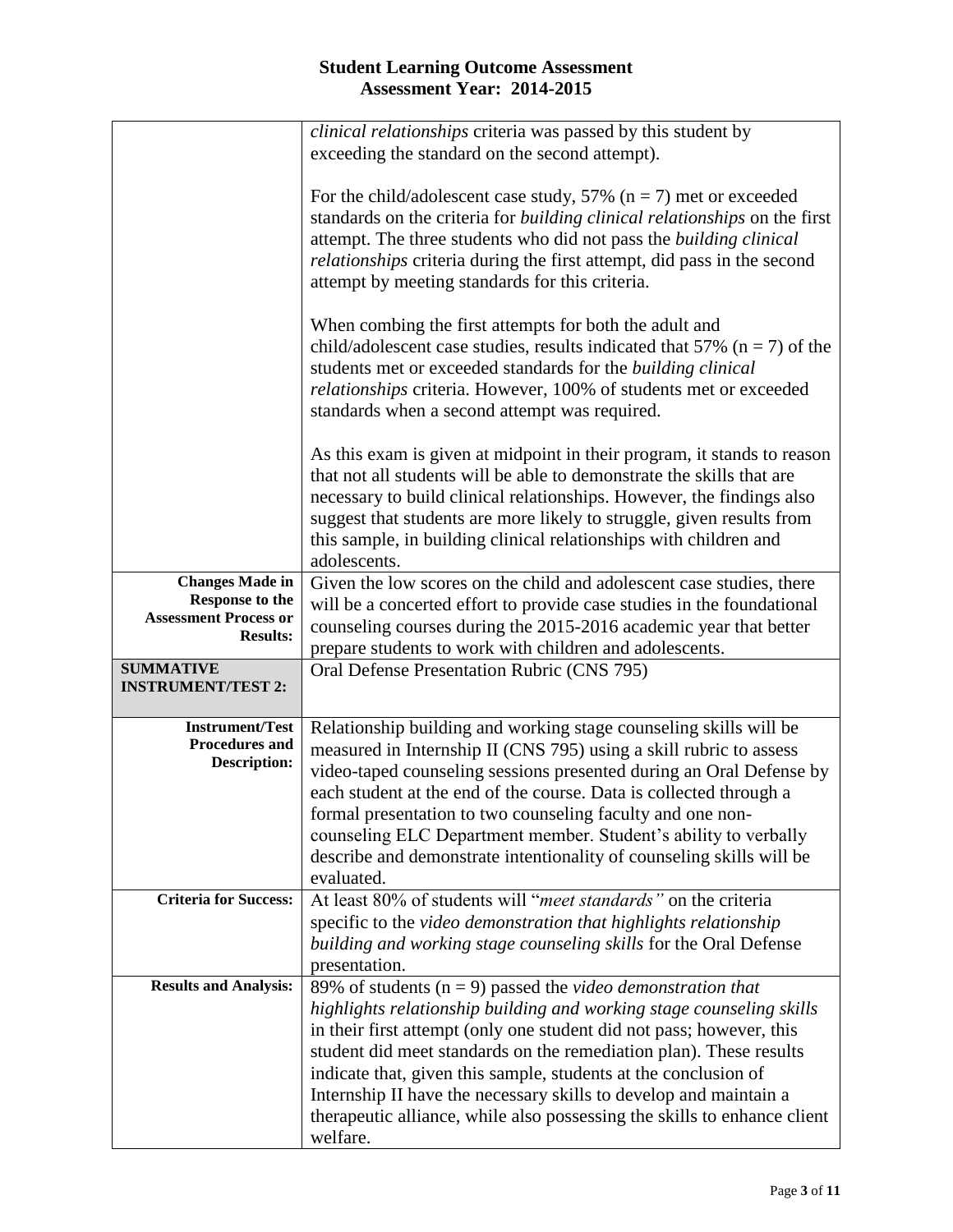|                                | Changes Made in   During the fall 2015 and spring 2016 semesters, faculty who teach       |
|--------------------------------|-------------------------------------------------------------------------------------------|
|                                | <b>Response to the</b> Internship I and Internship II (CNS 794 $\&$ CNS 795) will be more |
| <b>Assessment Process or  </b> | intentional of having students conceptualize case presentations from                      |
| <b>Results:</b>                | their theoretical orientation.                                                            |

**Learning Outcome 2:** Students who complete the program will demonstrate an ability to understand diverse cultural attitudes, beliefs, understandings, and acculturative experiences, including specific experiential learning activities (CACREP Section II, G2b).

| <b>FORMATIVE</b><br><b>INSTRUMENT/TEST 1:</b>                                                       | Multicultural pretest and posttest assessment (CNS 671)                                                                                                                                                                                                                                                                                                                                                                                                                                                                                                                                                                                                                                                         |                                                                 |  |                                                                                                                                          |
|-----------------------------------------------------------------------------------------------------|-----------------------------------------------------------------------------------------------------------------------------------------------------------------------------------------------------------------------------------------------------------------------------------------------------------------------------------------------------------------------------------------------------------------------------------------------------------------------------------------------------------------------------------------------------------------------------------------------------------------------------------------------------------------------------------------------------------------|-----------------------------------------------------------------|--|------------------------------------------------------------------------------------------------------------------------------------------|
| <b>Instrument/Test</b><br><b>Procedures and</b><br><b>Description:</b>                              | Student's formative development of multicultural counseling<br>awareness and skills will be measured by administering the<br>Multicultural Counseling Awareness, Knowledge and Skills Survey<br>(MAKSS) in CNS 671 as a pretest and posttest. Student growth is<br>documented in each of the three subtest areas.                                                                                                                                                                                                                                                                                                                                                                                               |                                                                 |  |                                                                                                                                          |
| <b>Criteria for Success:</b>                                                                        | At least 80% of students will demonstrate growth in the subtest areas<br>of the MAKSS.                                                                                                                                                                                                                                                                                                                                                                                                                                                                                                                                                                                                                          |                                                                 |  |                                                                                                                                          |
| <b>Results and Analysis:</b>                                                                        | The MAKSS-C was designed as a self-assessment (Likert scale<br>ranging from 1 to 4) of multicultural counseling and assess three<br>subscales (10 items per scale): (a) awareness, (b) knowledge and (c)<br>skills. The students were asked to complete MAKSS-C twice during<br>the semester; once at the start of the semester in order to establish a<br>baseline and once at the end of the semester in order to measure<br>progression among the three subscales and total score.<br>Collecting periods: spring $2015 \&$ summer $2015$<br>$n = 18$<br><b>Skills</b><br>Total<br>Knowledge<br>Awareness<br>Pre/Post<br>Pre/Post<br>Pre/Post<br>Pre/Post<br>25.8/28.7<br>27.5/35.3<br>23.3/33.4<br>76.6/97.4 |                                                                 |  |                                                                                                                                          |
|                                                                                                     | minimally.                                                                                                                                                                                                                                                                                                                                                                                                                                                                                                                                                                                                                                                                                                      | The results indicated an increase in all areas as it relates to |  | multicultural competence. However, the awareness domain increased                                                                        |
| <b>Changes Made in</b><br><b>Response to the</b><br><b>Assessment Process or</b><br><b>Results:</b> | Upon further examination of the Awareness items in the MAKSS, it<br>seems that the students have a strong awareness of themselves in<br>relation to multicultural counseling; however, their awareness of<br>others is not as strong. Thus, this concept will be addressed more<br>soundly via class discussions in future semesters.                                                                                                                                                                                                                                                                                                                                                                           |                                                                 |  |                                                                                                                                          |
| <b>FORMATIVE</b><br><b>INSTRUMENT/TEST 2:</b>                                                       | Cultural Exposure Rubric (CNS 671)                                                                                                                                                                                                                                                                                                                                                                                                                                                                                                                                                                                                                                                                              |                                                                 |  |                                                                                                                                          |
| <b>Instrument/Test</b><br>Procedures and<br><b>Description:</b>                                     |                                                                                                                                                                                                                                                                                                                                                                                                                                                                                                                                                                                                                                                                                                                 |                                                                 |  | Self-awareness, an understanding of diversity, and comprehension of<br>systemic maintenance of oppression will be measured in CNS 671 by |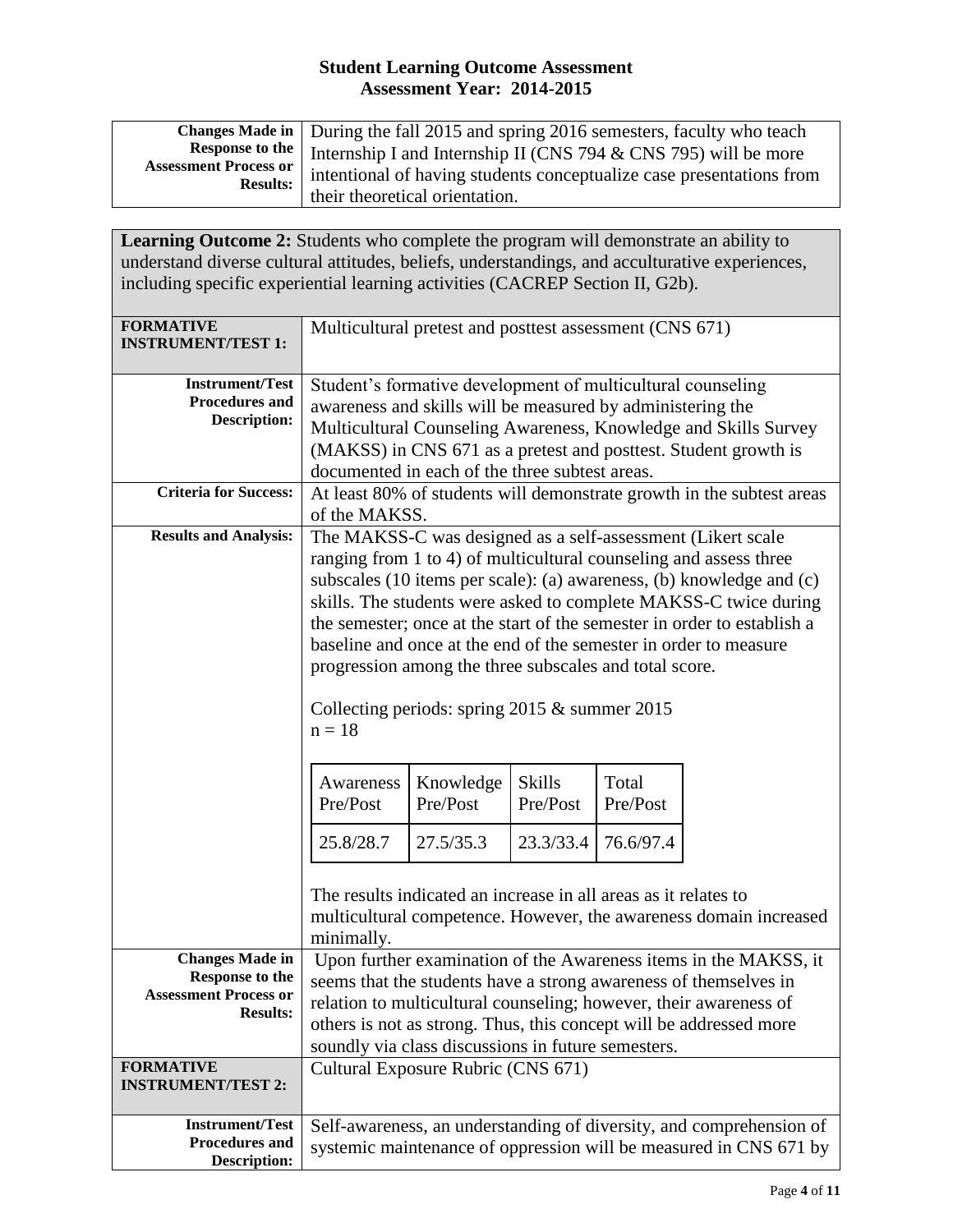|                              | the cultural exposure rubric that is based on CACREP standards.              |
|------------------------------|------------------------------------------------------------------------------|
|                              | Each student will interview two adults who are culturally or                 |
|                              | ethnically different from him/herself. The students then submits a 3         |
|                              | to 5 page paper, in which the following criteria are assessed: (a)           |
|                              | description of how assignment fosters understanding of the                   |
|                              | experience of diverse clients, and (b) description of how oppression /       |
|                              | racism is maintained within the system.                                      |
| <b>Criteria for Success:</b> | At least 80% of students will "meet standards" on the Cultural               |
|                              | Exposure project.                                                            |
| <b>Results and Analysis:</b> | In a sample of 18 students, 56% exceeded standards and 44% met               |
|                              | standards. This result indicates the program is helping students to          |
|                              | become more self-aware as well as helping them to develop a greater          |
|                              | understanding of diversity and oppression.                                   |
| <b>Changes Made in</b>       | To assist students in developing greater awareness of others,                |
| <b>Response to the</b>       | especially as it relates to the counseling process, the assignment will      |
| <b>Assessment Process or</b> | be adjusted so that the interview integrates questions related to the        |
| <b>Results:</b>              | interviewees' perspectives of counseling.                                    |
| <b>SUMMATIVE</b>             | Midpoint Clinical Application Exam Rubric (taken after completing            |
| <b>INSTRUMENT/TEST 1:</b>    | 30 credit hours & when in the semester of or after taking CNS 790;           |
|                              | however, this exam assess the mastery level of foundational                  |
|                              | counseling knowledge, which is required prior to the internship              |
|                              | experience)                                                                  |
| <b>Instrument/Test</b>       | The Midpoint Clinical Application Exam is a written exam that consists       |
| <b>Procedures and</b>        | of two case studies that will assess student understanding of                |
| <b>Description:</b>          | foundational counseling principles (i.e., building clinical relationships,   |
|                              | multicultural awareness, theoretical awareness and ethical and               |
|                              | professional understanding). The Midpoint Clinical Application Exam          |
|                              | is read independently and anonymously by a minimum of two                    |
|                              | counseling program faculty readers. Evaluation is based on (a)               |
|                              | organizational ability, (b) demonstrated knowledge of relevant               |
|                              | literature, (c) conceptual understanding, (d) ability to defend a given      |
|                              | position, (e) clarity of presentation, and (f) CACREP standards.             |
| <b>Criteria for Success:</b> | At least 80% of students will " <i>meet standards</i> " on the criteria      |
|                              | specific to <i>multicultural awareness</i> for the Midpoint Clinical         |
|                              | Application Exam.                                                            |
| <b>Results and Analysis:</b> | For the adult case study, 86% ( $n = 7$ ) met or exceeded standards on       |
|                              | the criteria for <i>multicultural awareness</i> on the first attempt (one    |
|                              | student needed to repeat the adult case study, and the <i>multicultural</i>  |
|                              | <i>awareness</i> criteria was passed by this student by exceeding the        |
|                              | standards on the second attempt).                                            |
|                              |                                                                              |
|                              | For the child/adolescent case study, 43% ( $n = 7$ ) met or exceeded         |
|                              | standards on the criteria for <i>multicultural awareness</i> on the first    |
|                              | attempt. The four students who did not pass the <i>multicultural</i>         |
|                              | <i>awareness</i> criteria during the first attempt, did pass in the second   |
|                              | attempt by meeting or exceeding standards for this criteria.                 |
|                              |                                                                              |
|                              | When combing the first attempts for both the adult and                       |
|                              | child/adolescent case studies, results indicated that 57% ( $n = 7$ ) of the |
|                              |                                                                              |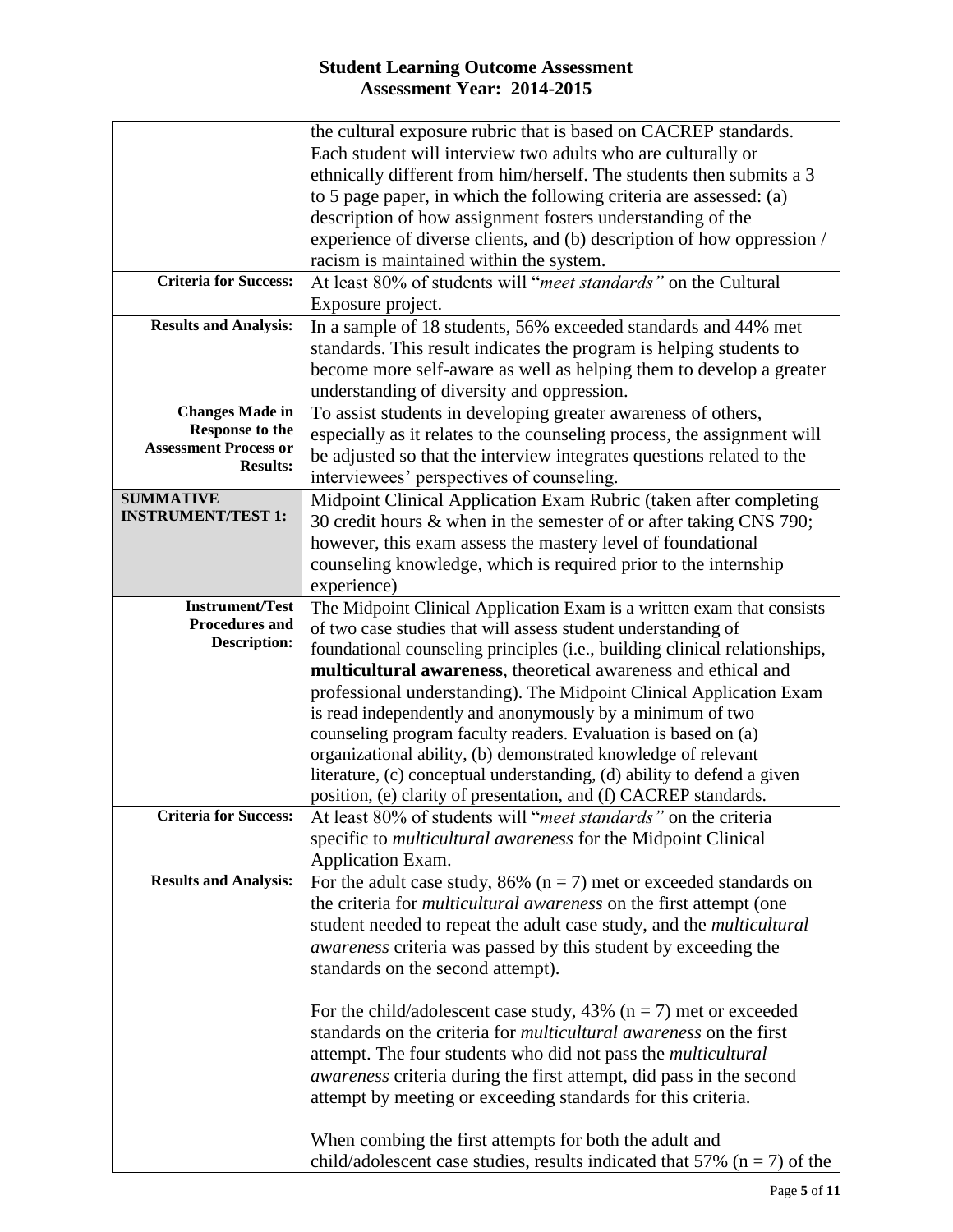|                                                                                                     | students met or exceeded standards for the <i>multicultural awareness</i><br>criteria. However, 100% of students met or exceeded standards when<br>a second attempt was required.                                                                                                                                                                                             |
|-----------------------------------------------------------------------------------------------------|-------------------------------------------------------------------------------------------------------------------------------------------------------------------------------------------------------------------------------------------------------------------------------------------------------------------------------------------------------------------------------|
|                                                                                                     | As multicultural counseling is aspirational in nature, the results of<br>this exam speak to the notion that students will continue to develop<br>cultural counseling competencies as they experience diverse cases.<br>Also, this exam demonstrates that with proper supervision, students<br>are able to identify cultural counseling deficiencies that they may<br>possess. |
| <b>Changes Made in</b><br><b>Response to the</b><br><b>Assessment Process or</b><br><b>Results:</b> | Given the low scores on the child and adolescent case studies, there<br>will be a concerted effort to provide diverse case studies in the<br>foundational counseling courses during the 2015-2016 academic year<br>that better prepare students to work with children and adolescents<br>with diverse backgrounds.                                                            |
| <b>SUMMATIVE</b><br><b>INSTRUMENT/TEST 2:</b>                                                       | Counselor Preparation Comprehensive Examination (CPCE; taken<br>in the last semester or the semester prior to graduation)                                                                                                                                                                                                                                                     |
| <b>Instrument/Test</b><br>Procedures and<br><b>Description:</b>                                     | Students will answer 16 multicultural specific questions on a<br>nationally normed comprehensive exam.                                                                                                                                                                                                                                                                        |
| <b>Criteria for Success:</b>                                                                        | 80% of students will demonstrate competence by scoring higher than<br>national average on the Social and Cultural Diversity portion of the<br>exam.                                                                                                                                                                                                                           |
| <b>Results and Analysis:</b>                                                                        | Results from the fall 2014 and spring 2015 CPCE revealed that all<br>students ( $n = 12$ ) scored within or above one standard deviation of<br>the national average for the Social $&$ Cultural Diversity section of the<br>CPCE. However, only 50% of this sample scored above the national<br>mean.                                                                         |
|                                                                                                     | Since all students were within or above one standard deviation of the<br>national mean, this finding suggests that our students demonstrate an<br>ability to understand diverse cultural attitudes, beliefs,<br>understandings, and acculturative experiences by the end of their<br>program.                                                                                 |
| <b>Changes Made in</b><br><b>Response to the</b><br><b>Assessment Process or</b><br><b>Results:</b> | Study guides for the CPCE will be purchased and made available for<br>student check-out from the Curriculum Materials Center in<br>Alexander Hall and from the Murray State University Office in<br>Madisonville.                                                                                                                                                             |

**Learning Outcome 3:** Students who complete the program will demonstrate knowledge and understanding of counseling theories (CACREP Section II, G5d).

| <b>FORMATIVE</b><br><b>INSTRUMENT/TEST 1:</b> | Theoretical Position Paper (CNS 624)                               |
|-----------------------------------------------|--------------------------------------------------------------------|
| <b>Instrument/Test</b>                        | Students will submit a detailed exploration of his/her preferred   |
| <b>Procedures and</b>                         | counseling theory in CNS 624. The papers will be evaluated using a |
| <b>Description:</b>                           | common rubric to determine student's accurate understanding and    |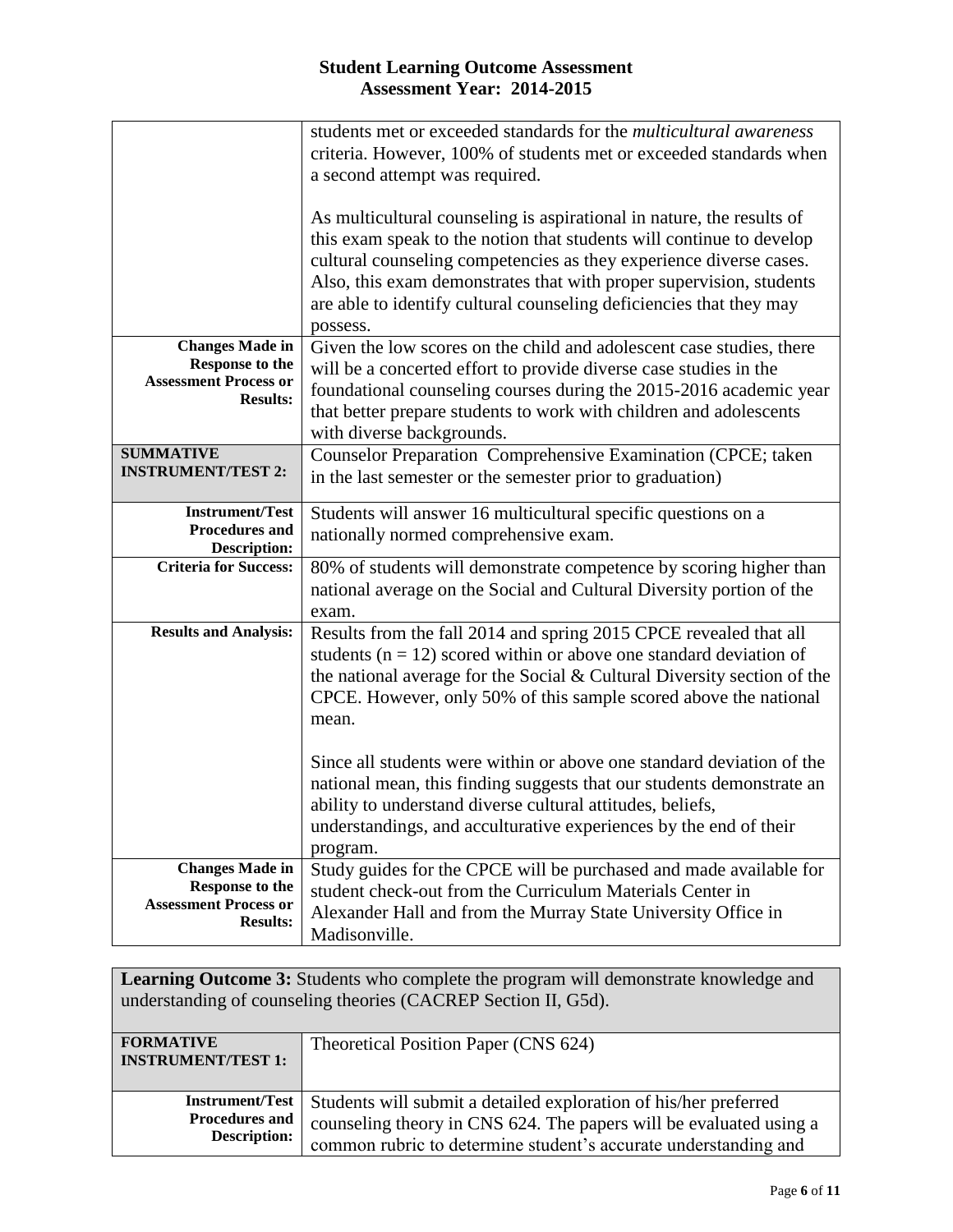|                                                  | application of his/her counseling theory. The rubric describes                                                              |
|--------------------------------------------------|-----------------------------------------------------------------------------------------------------------------------------|
|                                                  | theoretical comprehension that "exceeds standards," "meets"                                                                 |
|                                                  | standards," "developing standards," or "does not meet standards."                                                           |
| <b>Criteria for Success:</b>                     | At least 80% of students will "meet standards" on the Theoretical                                                           |
|                                                  | Position Paper.                                                                                                             |
| <b>Results and Analysis:</b>                     | Students were assessed according to a set rubric that evaluated                                                             |
|                                                  | writing quality and depth of understanding of theory. According to                                                          |
|                                                  | the results, 58% of students met or exceeded standards for effective                                                        |
|                                                  | writing and appropriate understanding of a counseling theory. These                                                         |
|                                                  | results indicated that more than half of "pre-clinical" students,                                                           |
|                                                  | midway through the semester, are demonstrating a comprehensive                                                              |
|                                                  |                                                                                                                             |
| <b>Changes Made in</b>                           | understanding of counseling theory.                                                                                         |
| <b>Response to the</b>                           | During the fall 2015 semester, there will be a concerted effort in                                                          |
| <b>Assessment Process or</b>                     | CNS 624 to help students conceptualize cases from a number of                                                               |
| <b>Results:</b>                                  | theoretical perspectives.                                                                                                   |
| <b>FORMATIVE</b>                                 | In-class Exam (CNS 624)                                                                                                     |
| <b>INSTRUMENT/TEST 2:</b>                        |                                                                                                                             |
|                                                  |                                                                                                                             |
| <b>Instrument/Test</b>                           | At the end of the semester, a case-study/essay-style assessment will                                                        |
| Procedures and                                   | be given in CNS 624. The exam will be evaluated using a common                                                              |
| <b>Description:</b>                              | rubric to determine student's accurate understanding and application                                                        |
|                                                  | of his/her counseling theory. The rubric describes theoretical                                                              |
|                                                  | comprehension that "exceeds standards," "meets standards,"                                                                  |
|                                                  | "developing standards," or "does not meet standards."                                                                       |
| <b>Criteria for Success:</b>                     | At least 80% of students will "meet standards" on the In-class Exam.                                                        |
|                                                  |                                                                                                                             |
| <b>Results and Analysis:</b>                     |                                                                                                                             |
|                                                  | Students were assessed according to a set rubric that evaluated                                                             |
|                                                  | writing quality and depth of understanding of theory. According to                                                          |
|                                                  | the results, 100% of students met or exceeded standards for effective                                                       |
|                                                  | writing and appropriate understanding of a counseling theory. These                                                         |
|                                                  | results indicate that after receiving feedback on their theoretical                                                         |
|                                                  | position paper, all students had a more thorough understanding of                                                           |
|                                                  | their counseling theory, as evidenced by their ability to apply the                                                         |
|                                                  | theory to a case study.                                                                                                     |
| <b>Changes Made in</b><br><b>Response to the</b> | During the fall 2015 semester, an in-class exam will be given that                                                          |
| <b>Assessment Process or</b>                     | assesses student understanding of multiple counseling theories.                                                             |
| <b>Results:</b>                                  |                                                                                                                             |
| <b>SUMMATIVE</b>                                 | Midpoint Clinical Application Exam Rubric (taken after completing                                                           |
| <b>INSTRUMENT/TEST 1:</b>                        | 30 credit hours & when in the semester of or after taking CNS 790;                                                          |
|                                                  | however, this exam assess the mastery level of foundational                                                                 |
|                                                  | counseling knowledge, which is required prior to the internship                                                             |
|                                                  | experience)                                                                                                                 |
| <b>Instrument/Test</b>                           | The Midpoint Clinical Application Exam is a written exam that consists                                                      |
| Procedures and                                   | of two case studies that will assess student understanding of                                                               |
| <b>Description:</b>                              | foundational counseling principles (i.e., building clinical relationships,                                                  |
|                                                  | multicultural awareness, theoretical awareness, and ethical and                                                             |
|                                                  | professional understanding). The Midpoint Clinical Application Exam                                                         |
|                                                  | is read independently and anonymously by a minimum of two<br>counseling program faculty readers. Evaluation is based on (a) |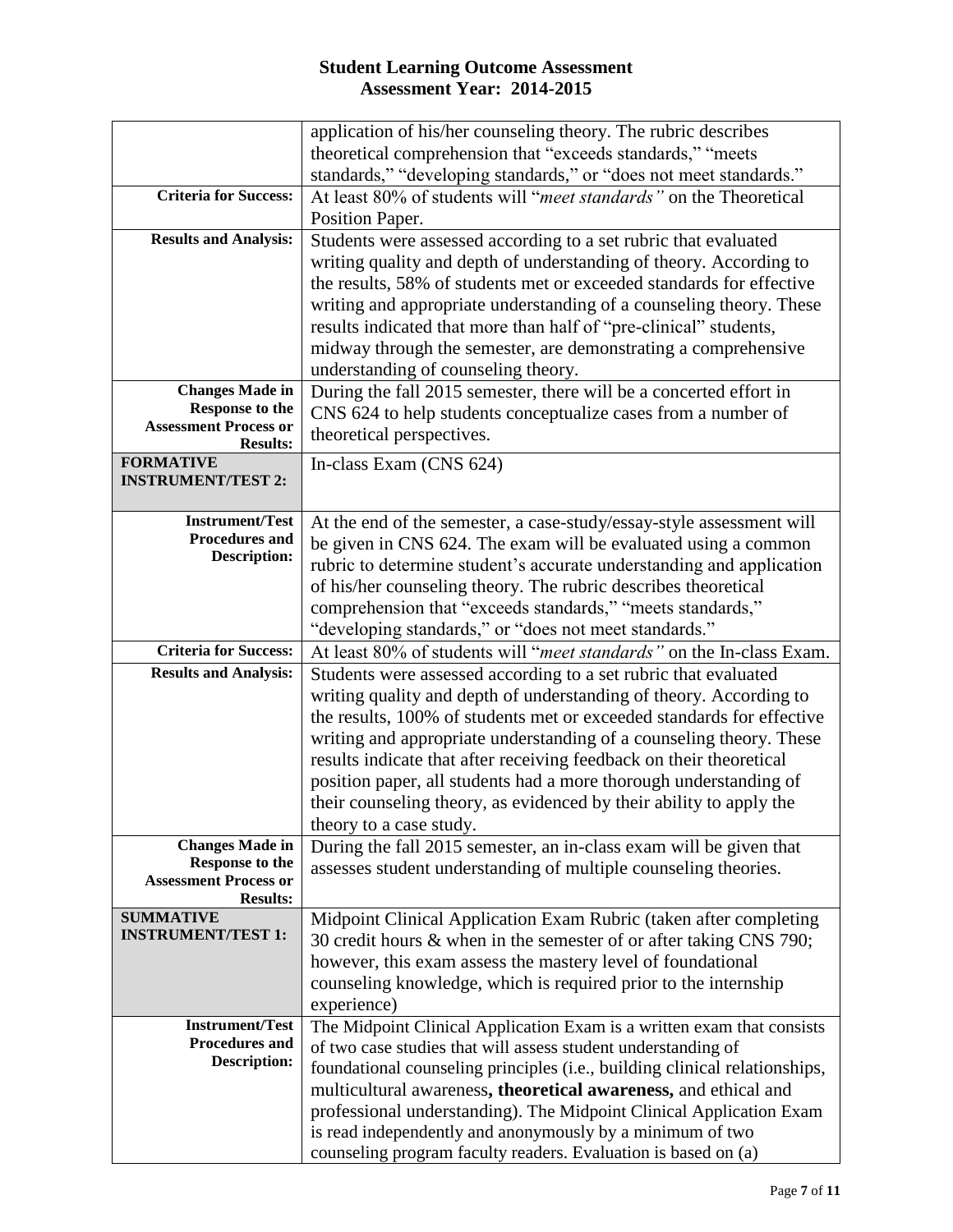|                                                 | organizational ability, (b) demonstrated knowledge of relevant                       |
|-------------------------------------------------|--------------------------------------------------------------------------------------|
|                                                 | literature, (c) conceptual understanding, (d) ability to defend a given              |
|                                                 | position, (e) clarity of presentation, and (f) CACREP standards.                     |
| <b>Criteria for Success:</b>                    | At least 80% of students will "meet standards" on the criteria                       |
|                                                 | specific to theoretical awareness for the Midpoint Clinical                          |
|                                                 | Application Exam.                                                                    |
| <b>Results and Analysis:</b>                    | For the adult case study, 71% ( $n = 7$ ) met or exceeded standards on               |
|                                                 | the criteria for <i>theoretical awareness</i> on the first attempt (two              |
|                                                 | students needed to retake the adult case study, and the <i>theoretical</i>           |
|                                                 | <i>awareness</i> criteria was passed by these students by meeting and                |
|                                                 | exceeding the standards on the second attempt).                                      |
|                                                 |                                                                                      |
|                                                 | For the child/adolescent case study, 86% ( $n = 7$ ) met or exceeded                 |
|                                                 | standards on the criteria for <i>theoretical awareness</i> on the first              |
|                                                 | attempt. The one student who did not pass the theoretical awareness                  |
|                                                 | criteria during the first attempt, did pass in the second attempt by                 |
|                                                 | meeting the standard for this criteria.                                              |
|                                                 |                                                                                      |
|                                                 | When combing the first attempts for both the adult and                               |
|                                                 | child/adolescent case studies, results indicated that 71% ( $n = 7$ ) of the         |
|                                                 | students met or exceeded standards for the <i>theoretical awareness</i>              |
|                                                 | criteria. However, 100% of students met or exceeded standards when                   |
|                                                 | a second attempt was required.                                                       |
|                                                 |                                                                                      |
|                                                 | Results from this exam indicate that students are continuing to                      |
|                                                 | develop their ability to conceptualize cases via their theoretical lens.             |
| <b>Changes Made in</b>                          | During the 2015-2016 academic year there will be a concerted effort                  |
| Response to the<br><b>Assessment Process or</b> | to provide case studies in the foundational counseling courses to                    |
| <b>Results:</b>                                 | better prepare students for the midpoint clinical application exam.                  |
| <b>SUMMATIVE</b>                                | Oral Defense Presentation Rubric (CNS 795)                                           |
| <b>INSTRUMENT/TEST 2:</b>                       |                                                                                      |
|                                                 |                                                                                      |
| Procedures and                                  | Instrument/Test   The oral defense will assess a student's application of counseling |
| <b>Description:</b>                             | theory during CNS 795 via a three step process: (a) a submission of a                |
|                                                 | graduate paper on one's theoretical approach to counseling; (b) an                   |
|                                                 | oral presentation of his/her understanding of the counseling theory;                 |
|                                                 | and (c) showing of a video-recorded, internship session that                         |
|                                                 | highlights the application of the counseling theory with an actual                   |
|                                                 | client.                                                                              |
| <b>Criteria for Success:</b>                    | At least 80% of students will "meet standards" on the criteria                       |
|                                                 | specific to the <i>oral presentation of his/her counseling theory</i> for the        |
|                                                 | Oral Defense presentation.                                                           |
| <b>Results and Analysis:</b>                    | 89% of students ( $n = 9$ ) passed the <i>oral presentation of his/her</i>           |
|                                                 | counseling theory in their first attempt (only one student did not pass;             |
|                                                 | however, this student did meet standards on the remediation plan).                   |
|                                                 | These results indicate that, given this sample, students, at the                     |
|                                                 | conclusion of the Internship II have the necessary skills to                         |
|                                                 |                                                                                      |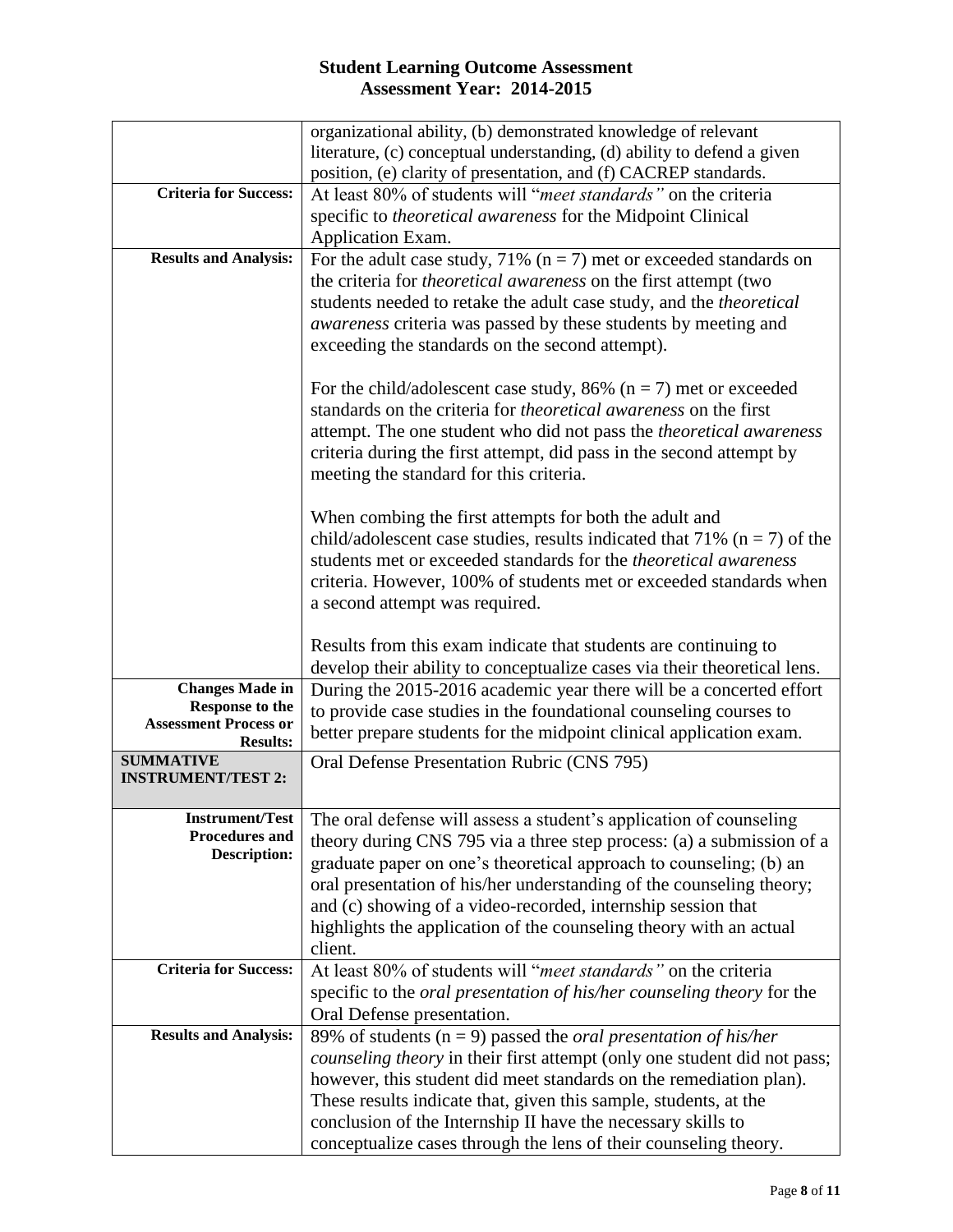| Changes Made in   During the fall 2015 and spring 2016 semesters, faculty who teach        |
|--------------------------------------------------------------------------------------------|
| <b>Response to the</b> Internship I and Internship II (CNS 794 $\&$ CNS 795) will be more  |
| Assessment Process or intentional of having students conceptualize case presentations from |
| their theoretical orientation.                                                             |

**Learning Outcome 4:** Students who complete the program will demonstrate professional orientation and ethical practice relating to professional roles, functions and relationships (CACREP Section II: G1j).

| <b>FORMATIVE</b>                                | Exam #2 (CNS $617$ )                                                    |
|-------------------------------------------------|-------------------------------------------------------------------------|
| <b>INSTRUMENT/TEST 1:</b>                       |                                                                         |
|                                                 |                                                                         |
| <b>Instrument/Test</b><br><b>Procedures and</b> | Midway through the semester, students' understanding of the             |
| <b>Description:</b>                             | counseling profession, preparation standards, and service will be       |
|                                                 | assessed via Exam #2 in CNS 617.                                        |
| <b>Criteria for Success:</b>                    | At least 90% of the students will pass the exam with an "A" grade.      |
| <b>Results and Analysis:</b>                    | During the fall 2014 semester, 16 students were enrolled in CNS 617.    |
|                                                 | The following scores demonstrate the breakdown for Exam #2:             |
|                                                 | $A = 81.25%$                                                            |
|                                                 | $B = 12.5%$                                                             |
|                                                 | $C = 6.25%$                                                             |
|                                                 | Results indicate that most students in the sample are developing their  |
|                                                 | understanding of the counseling profession by midterm.                  |
| <b>Changes Made in</b>                          | During the fall 2015 semester, students will engage in group            |
| Response to the                                 | discussions to further explore the profession of counseling.            |
| <b>Assessment Process or</b>                    |                                                                         |
| <b>Results:</b><br><b>FORMATIVE</b>             | Case Study Assignment/Rubric (CNS 617)                                  |
| <b>INSTRUMENT/TEST 2:</b>                       |                                                                         |
|                                                 |                                                                         |
| <b>Instrument/Test</b>                          | Student knowledge and understanding of ethical issues in counseling     |
| <b>Procedures and</b>                           | will be measured by evaluating a case study assignment in CNS 617,      |
| <b>Description:</b>                             | Introduction to Counseling. Data is collected through in-class          |
|                                                 | assessments and graded with a rubric based on the CACREP                |
|                                                 | standards for professional orientation and ethics. The rubric describes |
|                                                 | skill level that "exceeds standards," "meets standards," "developing    |
|                                                 | standards," or "does not meet standards."                               |
| <b>Criteria for Success:</b>                    | At least 80% of students will "meet standards" for professional         |
|                                                 | orientation and ethics.                                                 |
| <b>Results and Analysis:</b>                    | During the fall 2014 semester, 16 students were enrolled in CNS 617.    |
|                                                 | The following scores demonstrate the breakdown for the CNS 617          |
|                                                 | case study assignment:                                                  |
|                                                 | Meets standards = $56.25\%$                                             |
|                                                 | Developing standards $= 31.25\%$                                        |
|                                                 | Does not meet standards $= 12.5\%$                                      |
|                                                 | Results indicate that students are still developing their understanding |
|                                                 | of ethics by midterm.                                                   |
| <b>Changes Made in</b>                          | Faculty will review exam to ensure validity, and discuss possible       |
| <b>Response to the</b>                          | alterations, if necessary. If adjustments are necessary, changes to     |
|                                                 | exam will be made prior to fall 2016 semester.                          |
|                                                 |                                                                         |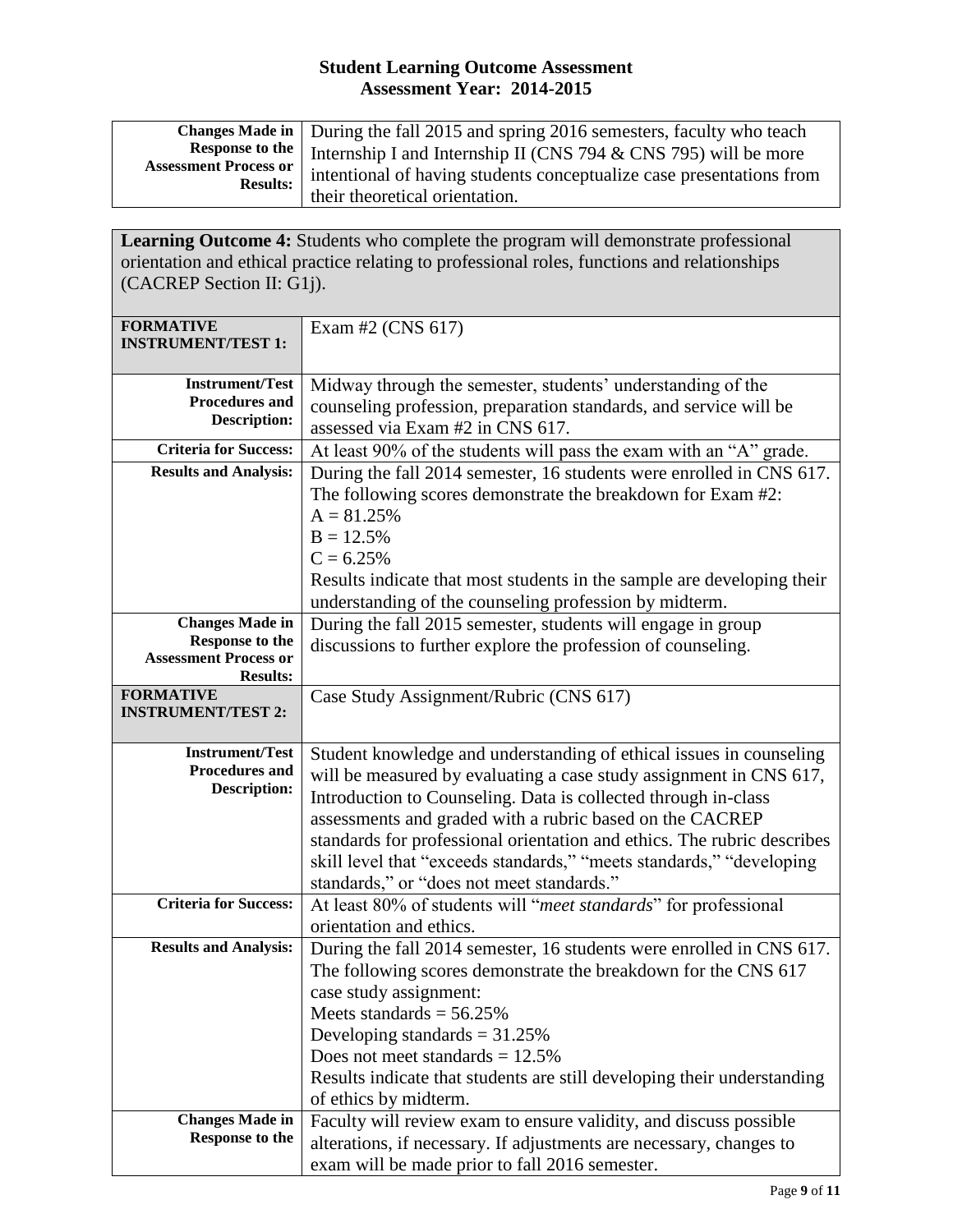| <b>Assessment Process or</b>                  |                                                                               |
|-----------------------------------------------|-------------------------------------------------------------------------------|
| <b>Results:</b>                               |                                                                               |
| <b>SUMMATIVE</b><br><b>INSTRUMENT/TEST 1:</b> | Midpoint Clinical Application Exam Rubric (taken after completing             |
|                                               | 30 credit hours & when in the semester of or after taking CNS 790;            |
|                                               | however, this exam assess the mastery level of foundational                   |
|                                               | counseling knowledge, which is required prior to the internship               |
|                                               | experience)                                                                   |
| <b>Instrument/Test</b>                        | The Midpoint Clinical Application Exam is a written exam that consists        |
| <b>Procedures and</b>                         | of two case studies that will assess student understanding of                 |
| <b>Description:</b>                           | foundational counseling principles (i.e., building clinical relationships,    |
|                                               | multicultural awareness, theoretical awareness, and ethical and               |
|                                               | professional understanding). The Midpoint Clinical Application                |
|                                               | Exam is read independently and anonymously by a minimum of two                |
|                                               | counseling program faculty readers. Evaluation is based on (a)                |
|                                               | organizational ability, (b) demonstrated knowledge of relevant                |
|                                               | literature, (c) conceptual understanding, (d) ability to defend a given       |
|                                               | position, (e) clarity of presentation, and (f) CACREP standards.              |
| <b>Criteria for Success:</b>                  | At least 80% of students will "meet standards" on the criteria                |
|                                               | specific to ethical and professional understanding on the Midpoint            |
|                                               | Clinical Application Exam.                                                    |
| <b>Results and Analysis:</b>                  | For the adult case study, 86% ( $n = 7$ ) met or exceeded standards on        |
|                                               | the criteria for ethical and professional understanding on the first          |
|                                               | attempt (one student needed to repeat the adult case study, and the           |
|                                               | ethical and professional understanding criteria was passed by this            |
|                                               | student by exceeding the standard on the second attempt).                     |
|                                               |                                                                               |
|                                               | For the child/adolescent case study, 86% ( $n = 7$ ) met or exceeded          |
|                                               | standards on the criteria for ethical and professional understanding          |
|                                               | on the first attempt. The one student who did not pass the <i>ethical and</i> |
|                                               | professional understanding criteria during the first attempt, did pass        |
|                                               | in the second attempt by meeting the standard for this criteria.              |
|                                               |                                                                               |
|                                               | When combing the first attempts for both the adult and                        |
|                                               | child/adolescent case studies, results indicated that 86% ( $n = 7$ ) of the  |
|                                               | students met or exceed standards for the <i>ethical and professional</i>      |
|                                               | understanding criteria. However, 100% of students met or exceeded             |
|                                               | standards when a second attempt was required.                                 |
|                                               |                                                                               |
|                                               | Results from this portion of the exam indicated that students are well        |
|                                               | versed in demonstrating ethical and professional understanding at             |
|                                               |                                                                               |
| <b>Changes Made in</b>                        | midpoint in the program.                                                      |
| <b>Response to the</b>                        | During the 2015-2016 academic year there will be a concerted effort           |
| <b>Assessment Process or</b>                  | to provide case studies in the foundational counseling courses to             |
| <b>Results:</b>                               | better prepare students for the midpoint clinical application exam.           |
| <b>SUMMATIVE</b>                              | Counselor Preparation Comprehensive Examination (CPCE; taken                  |
| <b>INSTRUMENT/TEST 2:</b>                     | in the last semester or the semester prior to graduation)                     |
|                                               |                                                                               |